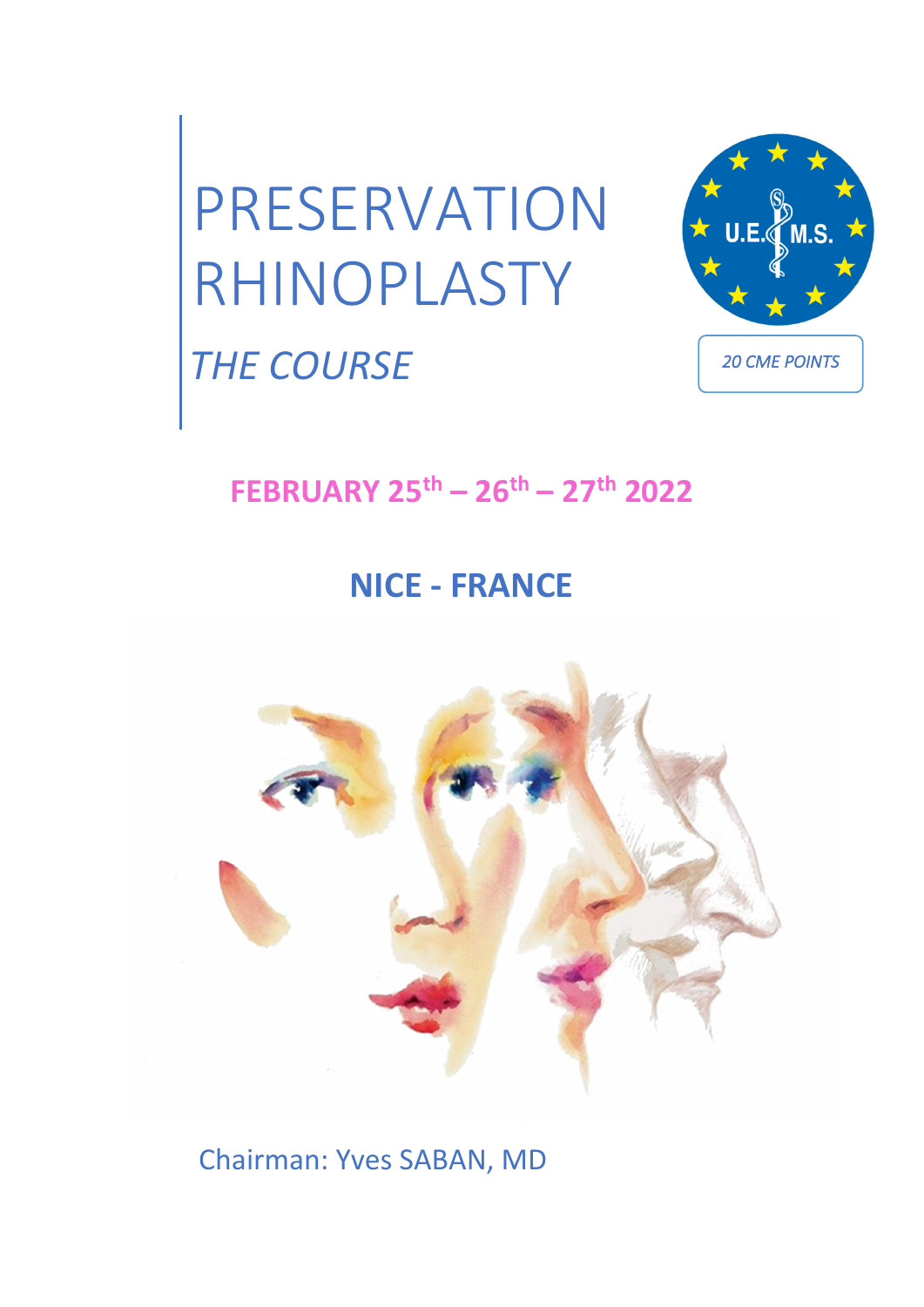

#### **FACULTY**

| <b>CAKIR Baris</b>       | (Turkey)         | PÁLHÁZI Peter                         | (Hungary)            |
|--------------------------|------------------|---------------------------------------|----------------------|
| <b>EAST Charles</b>      | (United Kingdom) | <b>PATRON Vincent</b>                 | (France)             |
| <b>FINOCCHI Valerio</b>  | (Italy)          | POIGNONEC Sylvie (France)             |                      |
| <b>GERBAULT Olivier</b>  | (France)         | <b>POLSELLI Roberto</b>               | (Italy)              |
| GÖKSEL Abdülkadir        | (Turkey)         | <b>RACY Emmanuel</b>                  | (France)             |
| <b>LANGE Frédéric</b>    | (France)         | <b>RUSETSKYI Yuri</b>                 | (Russian Federation) |
| <b>MARCHAL Francis</b>   | (Switzerland)    | <b>SABAN Yves</b>                     | (France)             |
| <b>NEVES Jose Carlos</b> | (Portugal)       | <b>STUBENITSKY Bart (Netherlands)</b> |                      |

#### **SPEAKERS**

ALOMANI Mohammad (Kuwait) JALLUT Yves (France)

LEVY Jerry (France)

SELINGER Rami (France)

#### **ORGANIZING COMMITTEE**

Nice Evénement & Congrès SAS Contact : info@eafpsnice2021 Sylvie: +33.611.522.425 Anne-Sophie: +33.626.932.144

#### **CONFERENCE VENUE**

Palais de la Méditerranée Conference Center 13 Promenade des Anglais 06000 Nice – France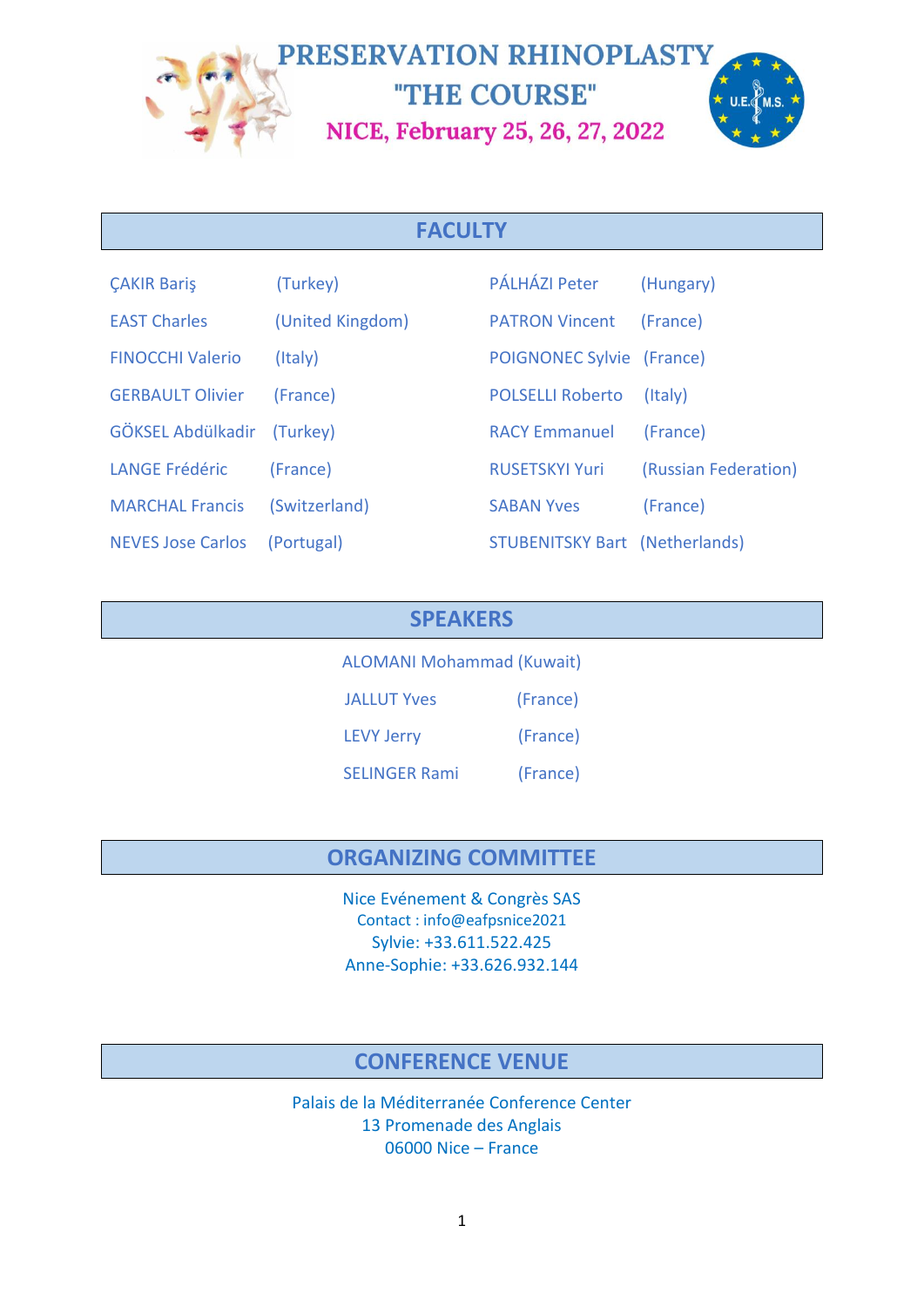"THE COURSE"

NICE, February 25, 26, 27, 2022



| <b>FRIDAY</b><br>February 25th 2022                    |                    |                                                                                            |  |
|--------------------------------------------------------|--------------------|--------------------------------------------------------------------------------------------|--|
|                                                        | 07:00-08:00        | Welcome                                                                                    |  |
| Session 1:<br>Basics in<br>Preservation<br>Rhinoplasty | 08:00-08:10        | Birth of Rhinoplasty in the West<br><b>Yves JALLUT</b>                                     |  |
|                                                        | 08:10-08:20        | <b>Starting Preservation Rhinoplasty</b><br>Sylvie POIGNONEC                               |  |
|                                                        | 08:20-08:30        | <b>Psychological Evaluation</b><br>Abdülkadir GÖKSEL                                       |  |
|                                                        | 08:30-08:40        | Photographic Analysis<br>Bariş ÇAKIR                                                       |  |
|                                                        | 08:40-08:50        | Video Simulation en PR<br><b>Roberto POLSELLI</b>                                          |  |
|                                                        | 08:50-09:00        | Bone stability and its application to dorsum preservation<br><b>Olivier GERBAULT</b>       |  |
|                                                        | 09:00-09:10        | <b>Functional Aspects in PR</b><br><b>Francis MARCHAL</b>                                  |  |
|                                                        | 09:10-09:15        | Discussion                                                                                 |  |
| Session 2:                                             | 09:15-09:45        | <b>Biomechanical Anatomy</b><br>Peter PÁLHÁZI                                              |  |
| Understanding<br>Preservation                          | 09:45-09:55        | The Different Dorsum Preservation Procedures<br><b>Yves SABAN</b>                          |  |
| Rhinoplasty                                            | 09:55-10:00        | Discussion                                                                                 |  |
| 10:00-10:30                                            |                    | <b>COFFEE BREAK</b>                                                                        |  |
| Session 3:<br>Segmental<br>Procedures                  | 10:30-10:45        | <b>Preservation Septoplasty</b><br>Yuri RUSETSKYI                                          |  |
|                                                        | 10:45-11:00        | Indications and Limitations of Dorsal Preservation in Deviated Nose<br><b>Charles EAST</b> |  |
|                                                        | 11:00-11:10        | Use of ultrasonic rhinoplasty for dorsum preservations<br>Olivier GERBAULT                 |  |
|                                                        | 11:10-11:20        | <b>Ballerina Maneuver</b><br>Abdülkadir GÖKSEL                                             |  |
|                                                        | 11:20-11:30        | Let Down Technique<br><b>Jose Carlos NEVES</b>                                             |  |
|                                                        | 11:30-11:35        | <b>Discussion</b>                                                                          |  |
| Session 4:<br>Main<br>Procedures                       | 11:35-11:55        | From K-area Full Preservation to K-area Disarticulation<br><b>Yves SABAN</b>               |  |
|                                                        | 11:55-12:15        | <b>Deviated Nose</b><br>Abdülkadir GÖKSEL                                                  |  |
|                                                        | 12:15-12:35        | <b>High Strip Procedure</b><br>Frédéric LANGE                                              |  |
|                                                        | 12:35-12:40        | Discussion                                                                                 |  |
| 12:40-13:40                                            | <b>LUNCH BREAK</b> |                                                                                            |  |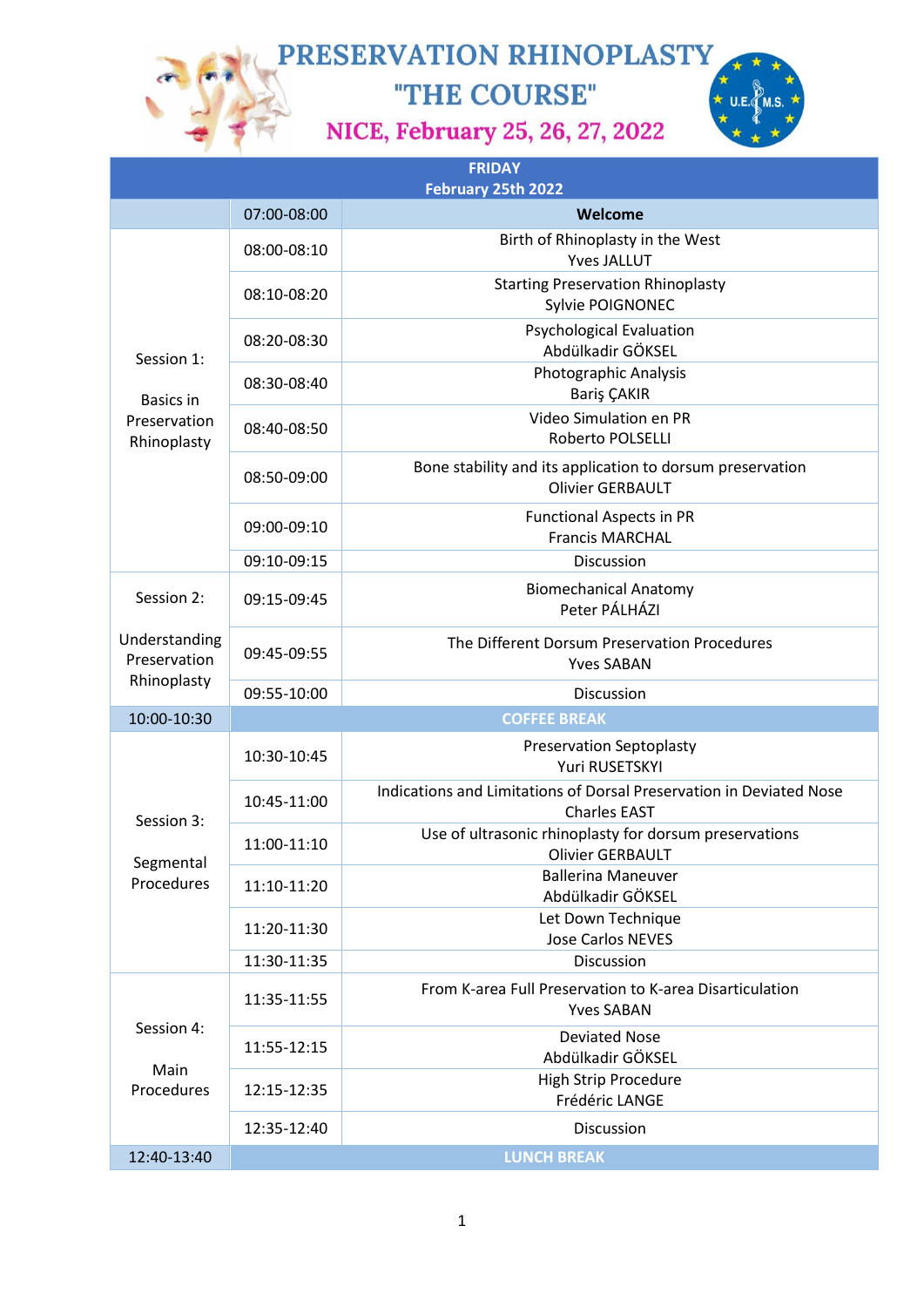"THE COURSE" NICE, February 25, 26, 27, 2022



|                                                          | <b>FRIDAY</b><br>February 25th 2022 |                                                                        |  |
|----------------------------------------------------------|-------------------------------------|------------------------------------------------------------------------|--|
| Session 5:<br>Main<br>Procedures                         | 13:40-14:00                         | <b>SPQR Cottle PR</b><br>Valerio FINOCCHI                              |  |
|                                                          | 14:00-14:20                         | Segmental Tetris Rhino<br><b>Jose Carlos NEVES</b>                     |  |
|                                                          | 14:20-14:30                         | <b>Bony Dorsum Preservation</b><br>Abdülkadir GÖKSEL                   |  |
|                                                          | 14:30-14:35                         | Discussion                                                             |  |
| Session 6:                                               | 14:35-14:45                         | Nasal Ligaments Management<br><b>Jose Carlos NEVES</b>                 |  |
|                                                          | 14:45-15:05                         | Alar Base Surgery<br><b>Baris CAKIR</b>                                |  |
|                                                          | 15:05-15:15                         | Nasolabial Angle in PR<br><b>Yves SABAN</b>                            |  |
| Tip and<br><b>Nostrils</b>                               | 15:15-15:30                         | <b>Tip Support</b><br><b>Frederic LANGE</b>                            |  |
|                                                          | 15:30-15:50                         | <b>Nasal Tip Procedures</b><br><b>Baris CAKIR</b>                      |  |
|                                                          | 15:50-16:00                         | Discussion                                                             |  |
| 16:00-16:30                                              | <b>COFFEE BREAK</b>                 |                                                                        |  |
| Session 7:<br>Complications<br>and Post-op<br>Management | 16:30-16:50                         | Aesthetic and Functional Complications Management<br><b>Yves SABAN</b> |  |
|                                                          | 16:50-17:05                         | <b>Practical Aspects</b><br><b>Bart STUBENITSKY</b>                    |  |
|                                                          | 17:05-17:25                         | <b>Aesthetic Complications</b><br>Valerio FINOCCHI                     |  |
|                                                          | 17:25-17:40                         | <b>Septal Complications Management</b><br>Yuri RUSETSKIY               |  |
|                                                          | 17:40-18:00                         | Soft Tissue Envelope in Large Nasal Reduction<br><b>Charles EAST</b>   |  |
|                                                          | 18:00-18:20                         | Guidelines in PR<br><b>Yves SABAN</b>                                  |  |
|                                                          | 18:20-18:30                         | Discussion                                                             |  |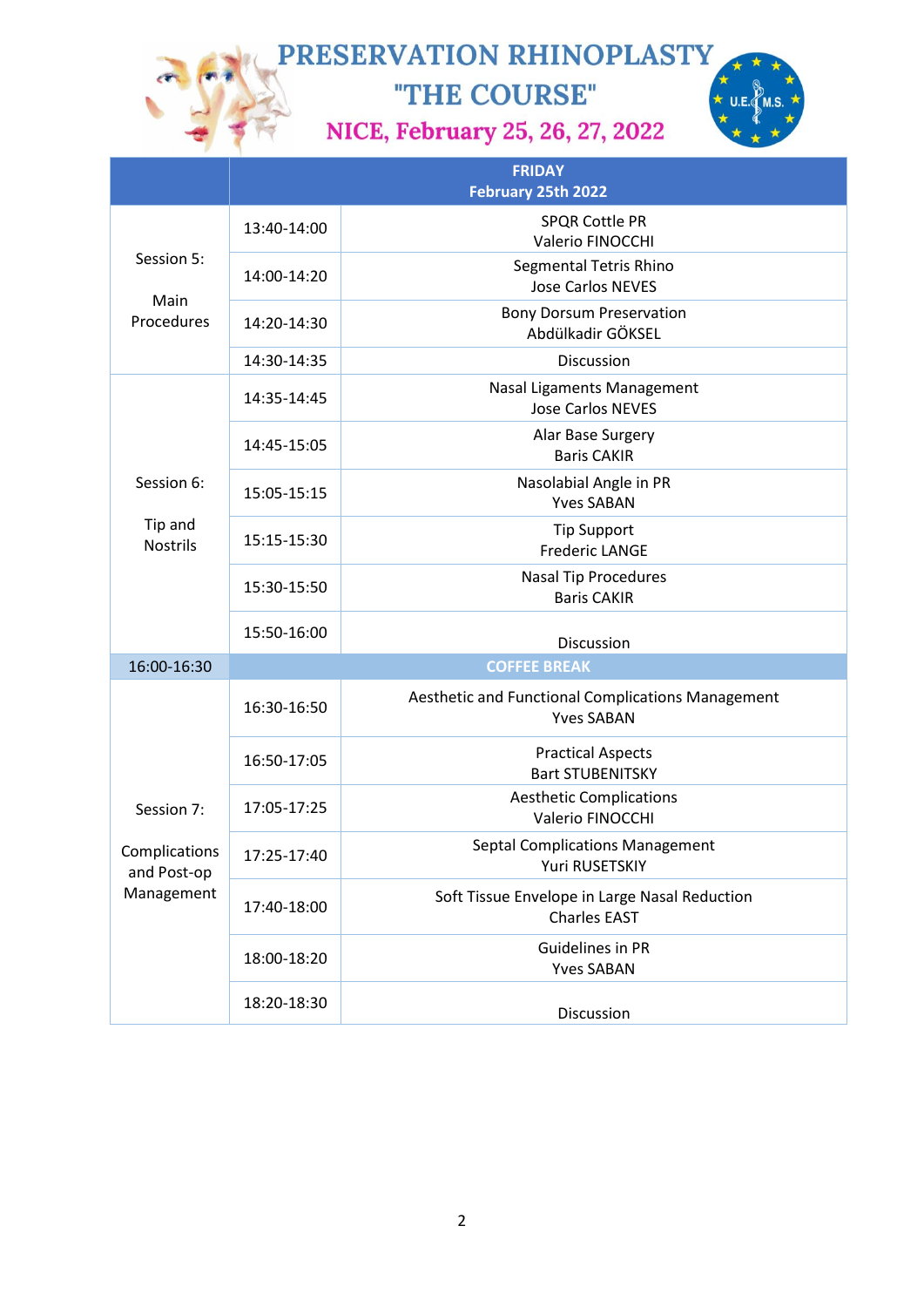"THE COURSE" NICE, February 25, 26, 27, 2022



|             | <b>SATURDAY</b><br>February 26th 2022                                                  |
|-------------|----------------------------------------------------------------------------------------|
| 08:00-11:00 | Live Surgeries Moderation 1 in Auditorium<br><b>Bart STUBENITSKY-Yury RUSETSKIY</b>    |
|             | Live Surgeries Supervisor in Operating Room<br><b>Olivier GERBAULT</b>                 |
|             | <b>Operating Room 1</b><br>Abdülkadir GÖKSEL                                           |
|             | Open Rhinoplasty - Deviated Nose - Piezo                                               |
|             | <b>Operating Room 2</b><br><b>Baris CAKIR</b>                                          |
|             | <b>Closed Rhinoplasty - Tip Surgery</b>                                                |
|             | Live Surgeries Moderation 2 in Auditorium<br><b>Yves JALLUT -Peter PALHAZI</b>         |
|             |                                                                                        |
| 11:00-14:00 | Live Surgeries Supervisor in Operating Room<br><b>Olivier GERBAULT</b>                 |
|             | <b>Operating Room 1</b>                                                                |
|             | <b>Jose Carlos NEVES</b><br>Open Rhinoplasty - Piezo                                   |
|             | <b>Operating Room 2</b>                                                                |
|             | <b>Charles EAST</b><br><b>Closed Rhinoplasty - Piezo</b>                               |
| 14:00-18:00 | Live Surgeries Moderation 3 in Auditorium<br><b>Francis MARCHAL - Roberto POLSELLI</b> |
|             |                                                                                        |
|             | Live Surgeries Supervisor in Operating Room<br><b>Olivier GERBAULT</b>                 |
|             | <b>Operating Room 1</b>                                                                |
|             | <b>Valerio FINOCCHI</b><br>SPQR - Deviated Nose - Let Down                             |
|             | <b>Operating Room 2</b>                                                                |
|             | <b>Yves SABAN</b><br><b>Closed Rhinoplasty - High Strip</b>                            |
|             |                                                                                        |
|             |                                                                                        |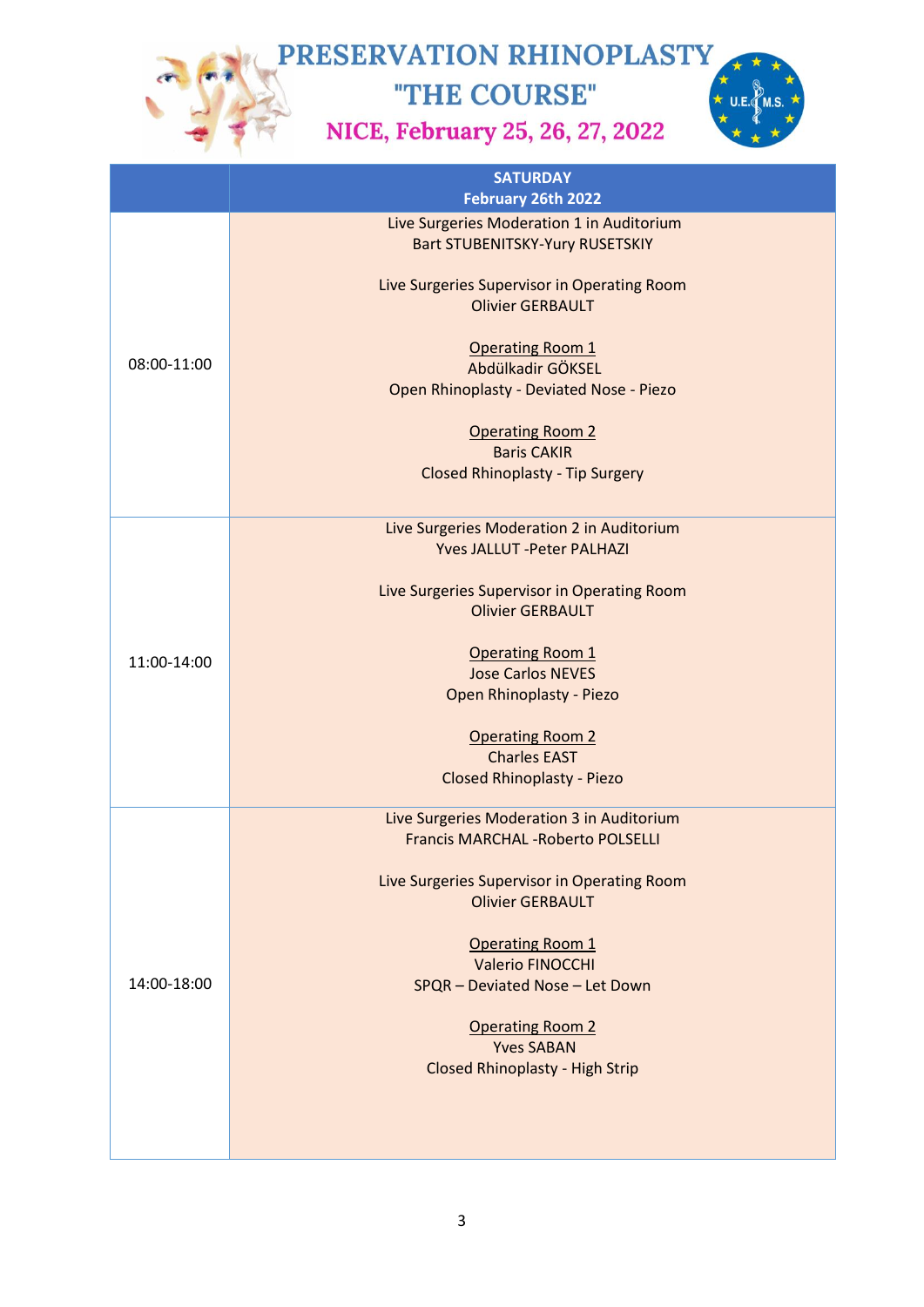"THE COURSE" NICE, February 25, 26, 27, 2022



|                              |             | <b>SUNDAY</b>                                                 |
|------------------------------|-------------|---------------------------------------------------------------|
|                              |             | February 27th 2022                                            |
|                              | 08:00-08:10 | RT1: Choosing the Approach                                    |
|                              |             | <b>Moderation: Vincent PATRON</b>                             |
|                              | 08:10-08:20 | RT2: The Septum Work                                          |
|                              |             | Moderation: Yuri RUSETSKYI                                    |
|                              | 08:20-08:30 | RT3: Bony Dorsum Procedures                                   |
| Session 8:                   |             | <b>Moderation: Olivier GERBAULT</b>                           |
| Q/A                          | 08:30-08:40 | RT4: Cartilaginous Vault Procedure                            |
| <b>Round Tables</b>          |             | <b>Moderation: Yves JALLUT</b>                                |
| Debriefing the               | 08:40-08:50 | RT5: How to Adapt the Tip                                     |
| Surgeries                    |             | Moderation: Frédéric LANGE                                    |
|                              | 08:50-09:00 | RT6: Valve Management and Breathing                           |
| Panellists:                  |             | <b>Moderation: Emmanuel RACY</b>                              |
| <b>B. CAKIR</b>              | 09:00-09:10 |                                                               |
| Ch. EAST                     |             | Discussion                                                    |
| V. FINOCCHI                  | 09:10-09:20 | RT7: Alar Base Surgery: When and How?                         |
| J-C. NEVES                   |             | <b>Moderation: Francis MARCHAL</b>                            |
| Y. SABAN                     | 09:20-09:30 | RT8: Post op: Dressing, Visits                                |
|                              |             | Moderation: STUBENITSKI                                       |
|                              | 09:30-10:00 | RT9: Dealing with Complications                               |
|                              |             | Moderation: P. PALHAZI                                        |
|                              | 10:00-10:10 | Discussion                                                    |
|                              | 10:10-10:40 | <b>COFFEE BREAK</b>                                           |
|                              |             | Approaches in Rhinoplasty: What do we Learn from Histology    |
|                              | 10:40-10:50 | Examination?                                                  |
|                              |             | <b>Vincent PATRON</b>                                         |
| Session 9:                   | 10:50-11:00 | Primary Rhinoplasty: How to Lower a Straight Dorsum           |
|                              |             | Mohammad ALOMANI                                              |
| Specific<br>approaches       | 11:00-11:10 | Nasal Valve in Rhinoplasty                                    |
|                              |             | <b>Emmanuel RACY</b>                                          |
|                              |             | Micro-invasive Tip Rhinoplasty                                |
|                              | 11:10-11:20 | Rami SELINGER                                                 |
|                              | 11:20-11:30 | Discussion                                                    |
|                              |             | Do Skull Base Complications Happen? Do we Have to be Scared?  |
|                              | 11:30-11:40 | <b>Vincent PATRON</b>                                         |
| Session 10:<br>Complications | 11:40-11:50 | Management of Residual Dorsum Hump after High Strip Resection |
|                              |             | Jerry LEVY                                                    |
|                              | 11:50-12:00 | Are Fillers an Option in Revision Rhinoplasty?                |
|                              |             | Sylvie POIGNONEC                                              |
|                              |             | Pollybeak Deformity, Treatment and Prevention                 |
|                              | 12:00-12:10 | <b>Yves JALLUT</b>                                            |
|                              | 12:10-12:20 | Discussion                                                    |
|                              |             |                                                               |
|                              | 12:40-13:40 | LUNCH -                                                       |
|                              | 12:20-12:40 | <b>MEETING CLOSURE</b>                                        |
|                              |             |                                                               |